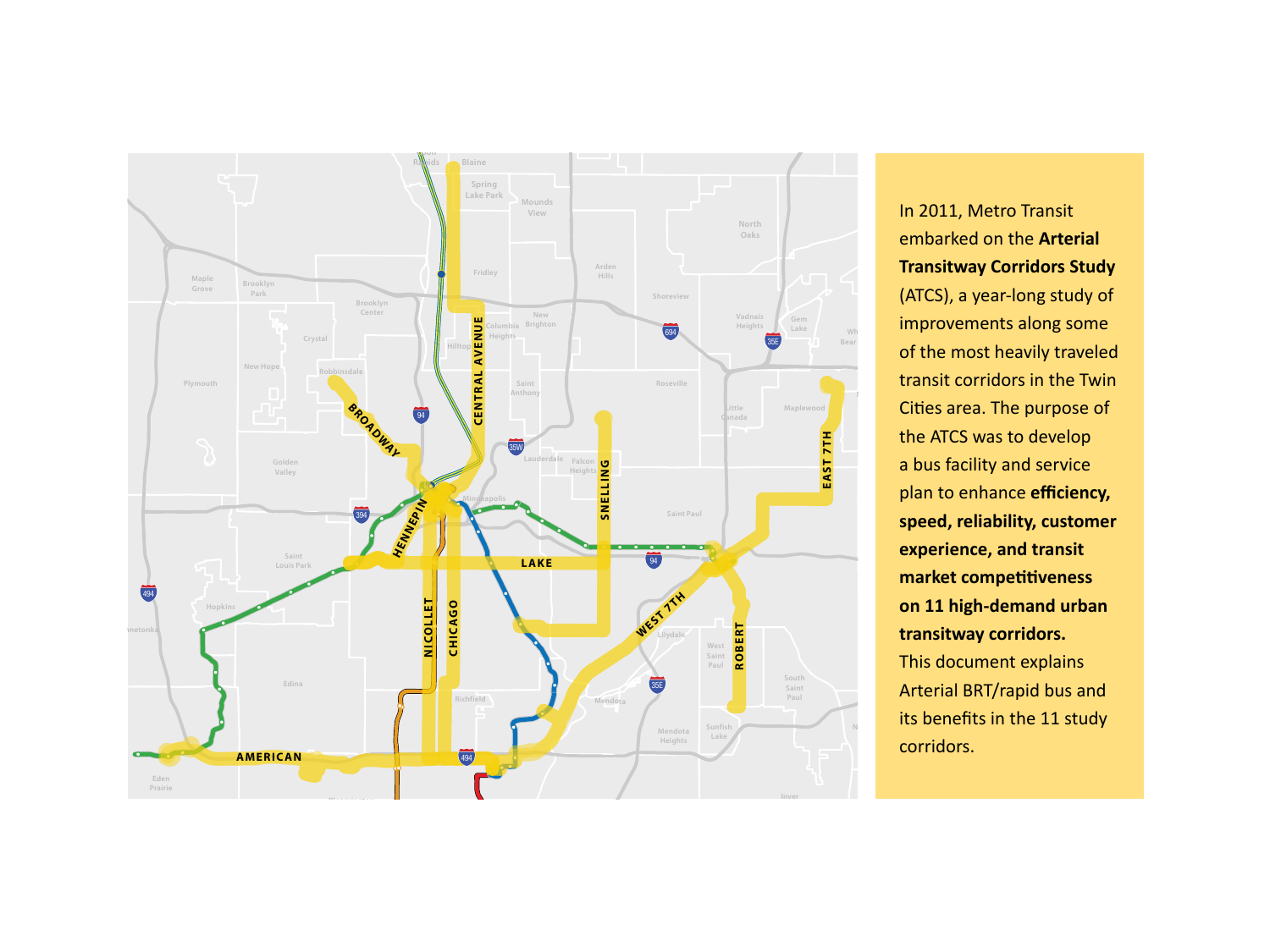

The routes examined in this study account for half of the region's urban local transit service and carry 86,000 people each weekday. Transit's efficiency and attractiveness in these corridors is limited by slow speeds and can be enhanced significantly by improving passenger facilities.

Past studies consistently show the 11 transit corridors to be among the strongest for potential ridership in the region. However, narrow streets in these highly developed areas mean that constructing light rail or dedicated busways would not be feasible without significant community and transportation impacts and high costs.

Frequent stops and delay at red lights significantly slow transit speeds. **On a typical corridor, buses are moving less than half the time.**

Furthermore, the transit infrastructure in these corridors is not on par with the role transit plays in providing corridor transportation.

Rapid bus offers a context-sensitive solution that better meets transportation needs in these environments.



*Percent of time stopped or moving along typical study corridor routes*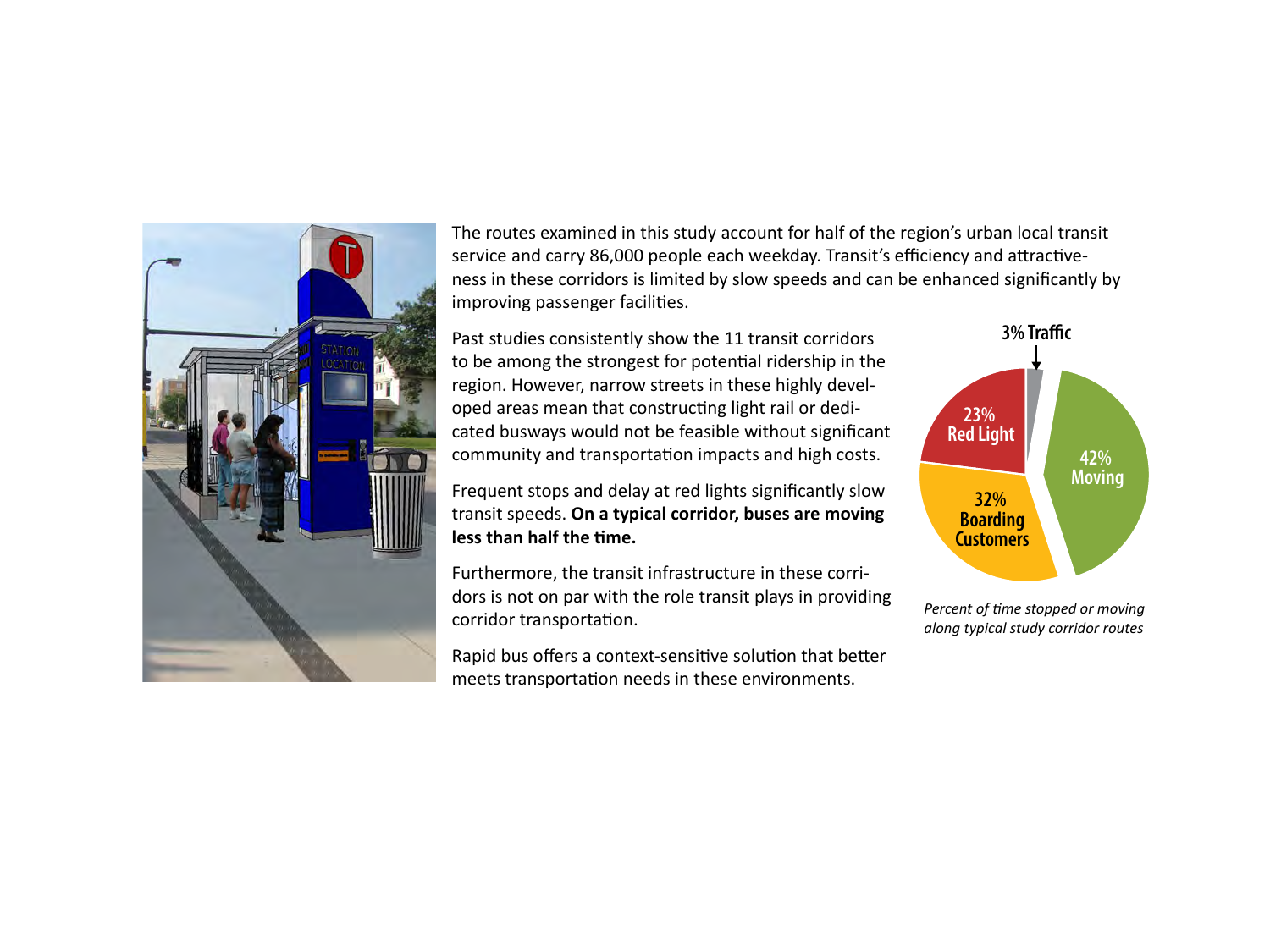### **What Is Rapid Bus?**

**Rapid Bus**  Rapid bus provides faster and more frequent service as signal delays and stopping at fewer locations. An improved well as an improved customer experience. Faster service is accomplished by reducing customer boarding and traffic

ll as an improved customer experience. Faster service **information technology, and improving service** reliability and accomplished by reducing customer boarding and traffic vehicle comfort. Rapid bus operates in existing traffic lanes, customer experience is achieved by adding stations, using with signal priority to help improve transit travel time.

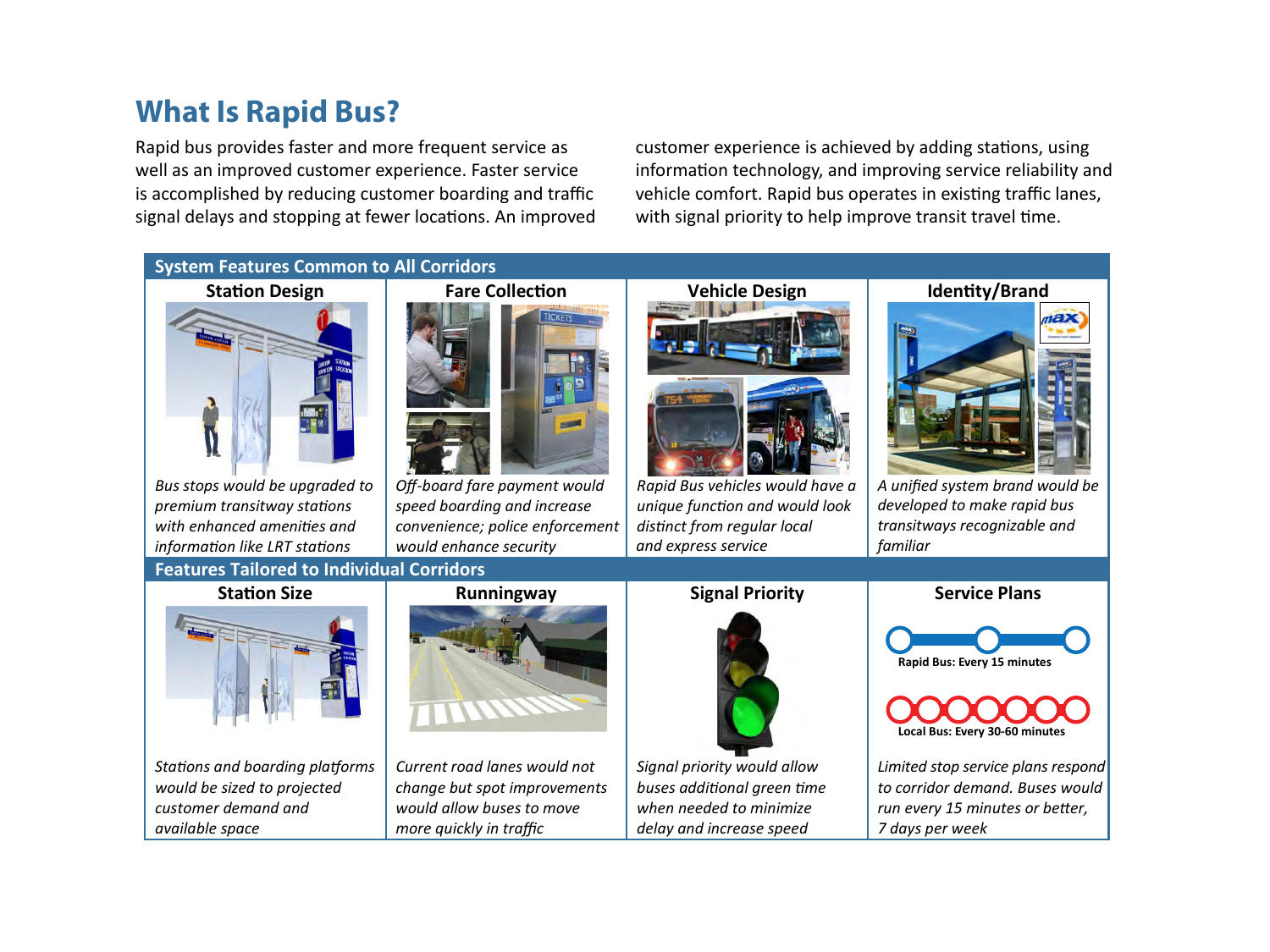# **A Proven, Cost-Effective Solution**

Rapid bus concepts have been used to successfully improve transit service and customer experience across the U.S., including:

• Kansas City

• New York City

• Las Vegas

• Cleveland **Seattle** 

• Oakland • Boston

• Los Angeles

After implementing rapid bus, communities have enjoyed **improved travel time** and **ridership** at a fraction of what it would cost to implement light rail transit or a dedicated busway.



*Kansas City Metro Area Express (MAX)*

- ▶ 15 to 25% faster travel time
- **▶ 20 to 40+%** increased ridership over pre-BRT service
- **Under \$5 million** per mile capital costs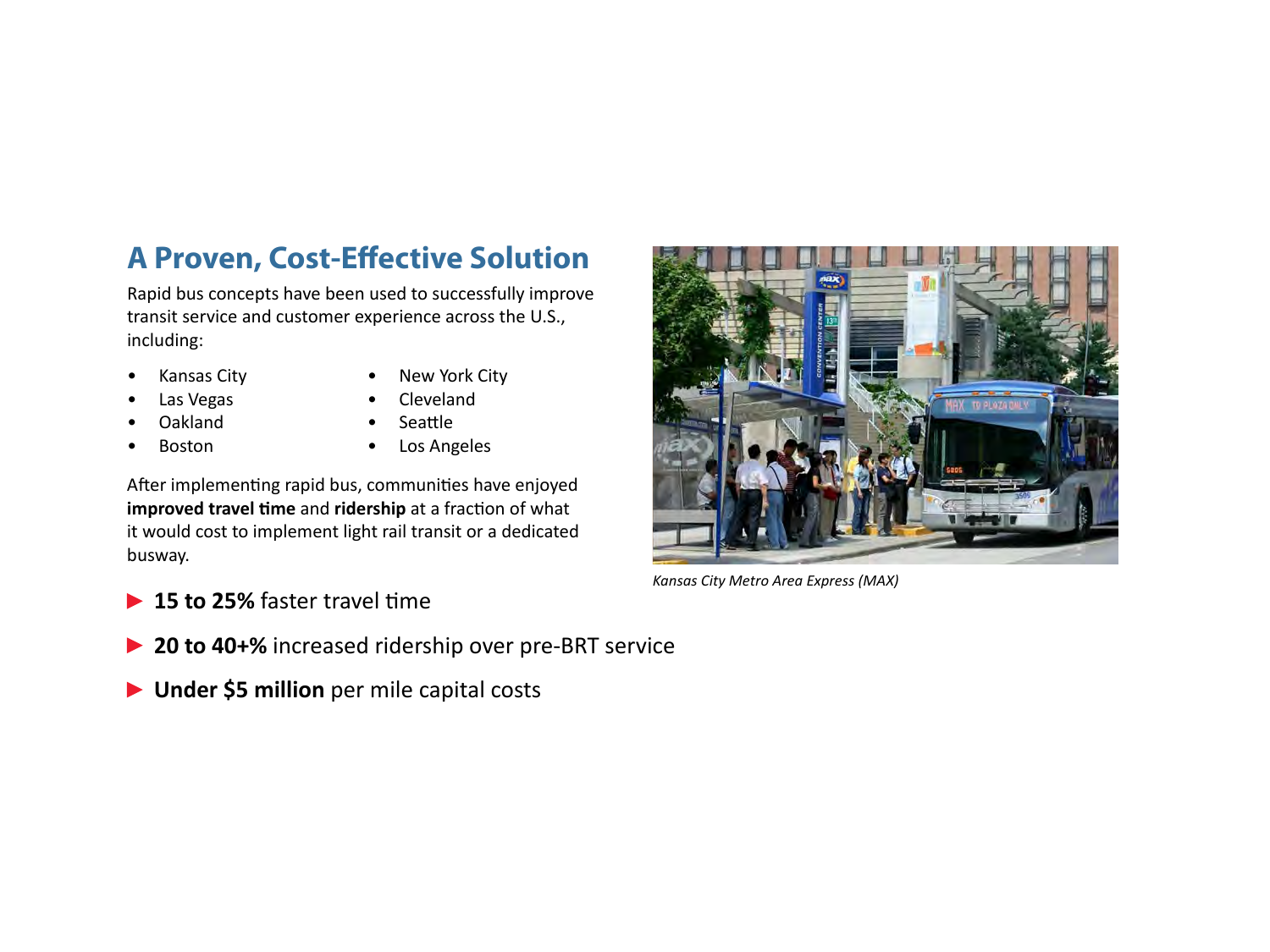## **Why Study Rapid Bus in the Twin Cities?**

The Metropolitan Council's 2030 Transportation Policy Plan (adopted in 2009) established rapid bus as a concept for future study and implementation in the Twin Cities. The ATCS focused on 11 high-demand corridors where existing conditions and projected growth warrant improved transit.

- Corridors make critical connections to the growing regional **LRT and BRT system**.
- Each day, **nearly 86,000 people ride transit** in routes serving the 11 study corridors.
- In nearly all corridors, **more than 10 percent of households do not have vehicles** and rely instead on transit.
- These corridors link together approximately **450,000 people** and **460,000 jobs.**
- Between 2000 and 2030, population or employment in nearly all of the corridors is expected to **grow by more than 20 percent.**

Arterial BRT/rapid bus is high-frequency, limited-stop service that offers an improved customer experience on busy arterial streets in urban areas.



*Transit customers in the Twin Cities would see improved service and shorter travel time through the implementation of rapid bus.*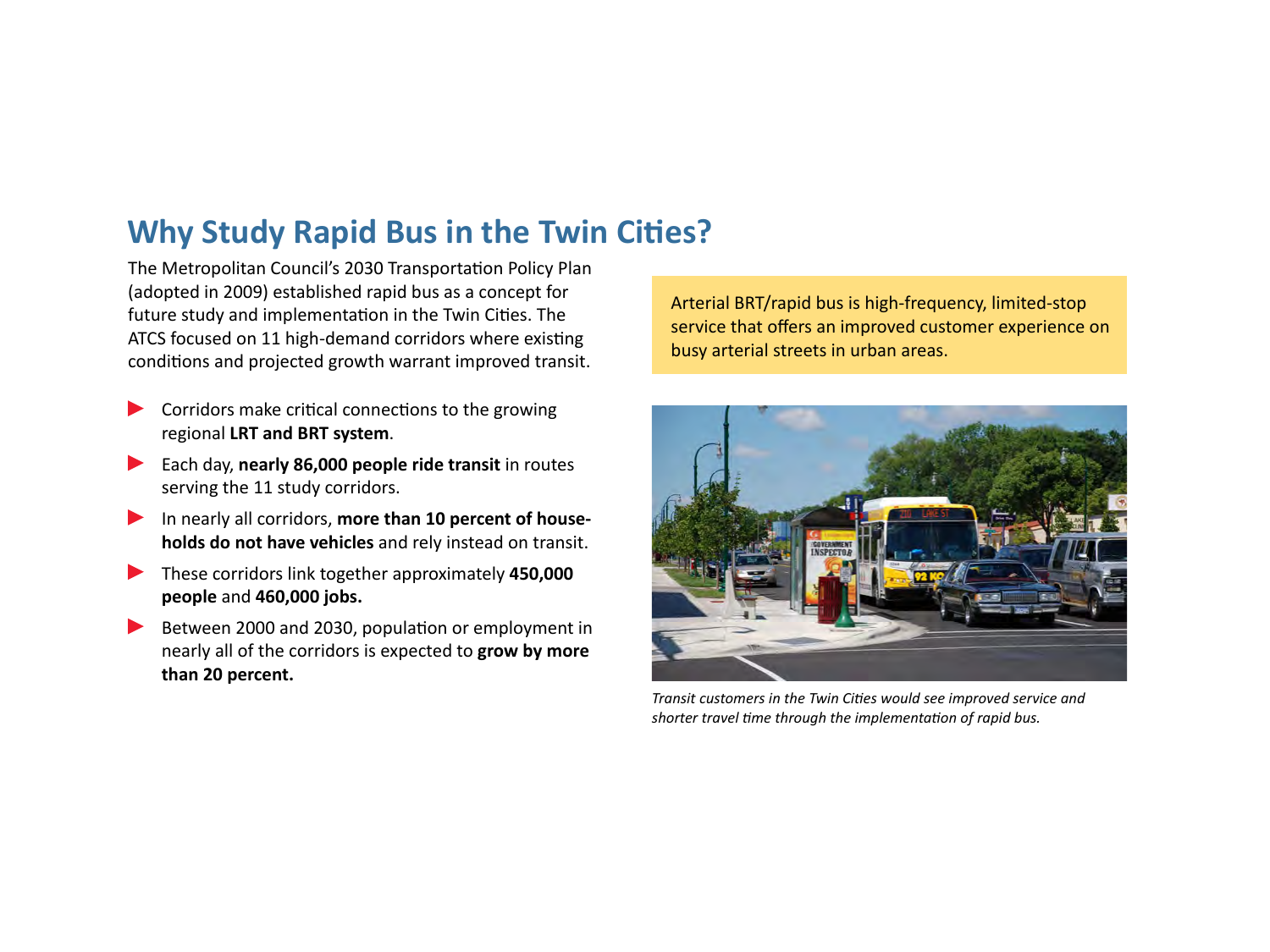During the ATCS, corridor-specific conceptual station and operating plans were developed to help define how rapid bus could look and operate. The plans were then used to estimate capital and operating costs and forecast future ridership.

### *How fast would rapid bus service be compared to current service?*

When rapid bus is implemented, customers can expect a trip that is **20 to 30% faster than today**.

#### *How much would rapid bus cost to implement?*

Cost to construct the corridors would range from \$18 to \$58 million, or **an average of \$3 to \$4 million per mile**.

#### *How many people would ride rapid bus?*

Without rapid bus, daily ridership is expected to grow by about 45% by 2030, requiring increased transit capacity and frequency. By implementing rapid bus, we can expect to **nearly double ridership** along these corridors, using fewer resources.



#### **Potential Rapid Bus Station Concepts**



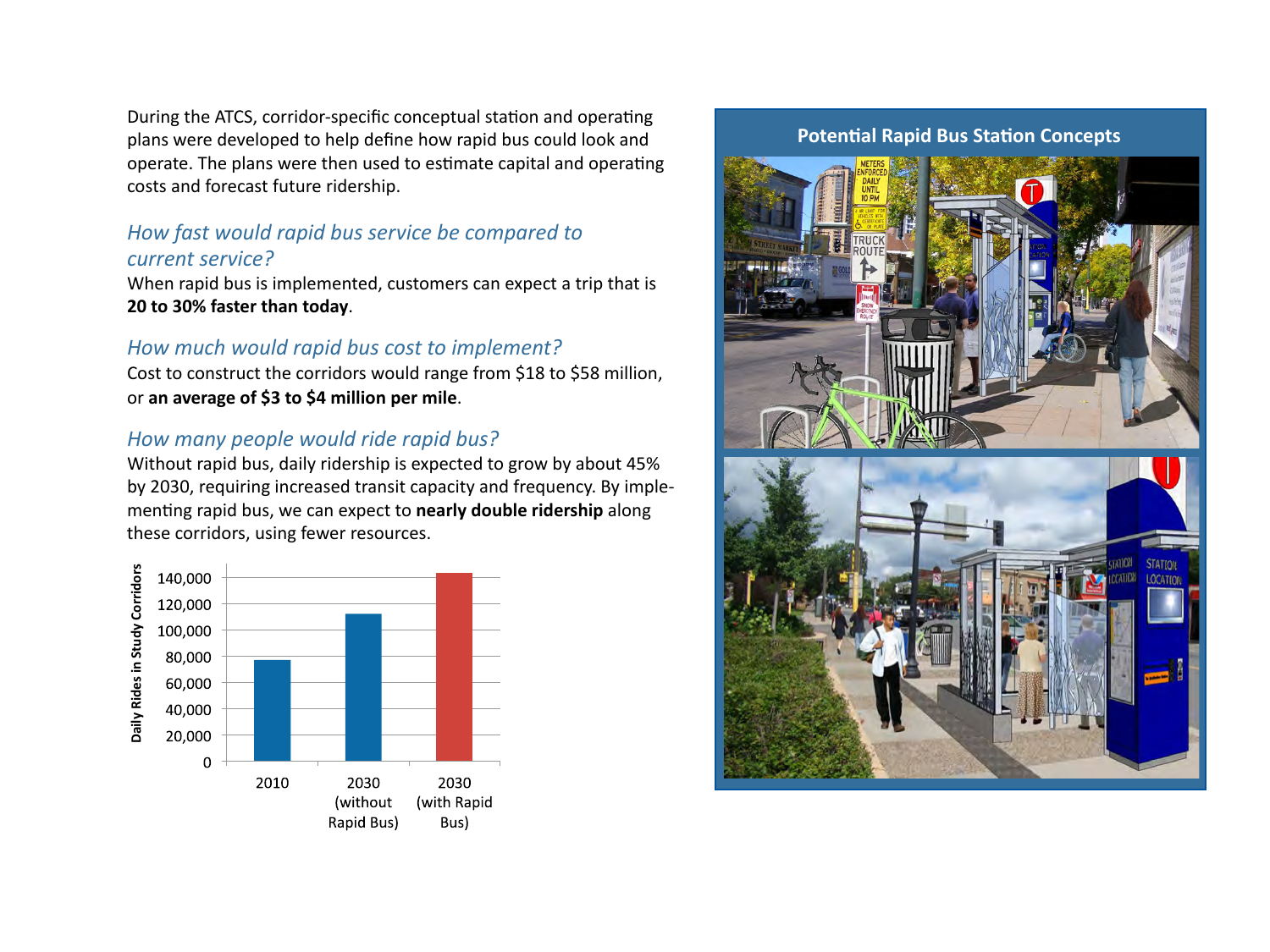## **How Did the Corridors Compare?**

The corridors studied in the ATCS were evaluated and prioritized for rapid bus implementation using an approach that considered **technical evaluation scores** and **readiness criteria**.



Five corridors are recommended for near-term implementation or further refinement. The remaining six corridors were recommended for future implementation—either because they will be analyzed for transit improvements in greater detail in corridor-specific alternatives analysis (AA) studies or other transitway improvements must advance further to realize projected rapid bus benefits.